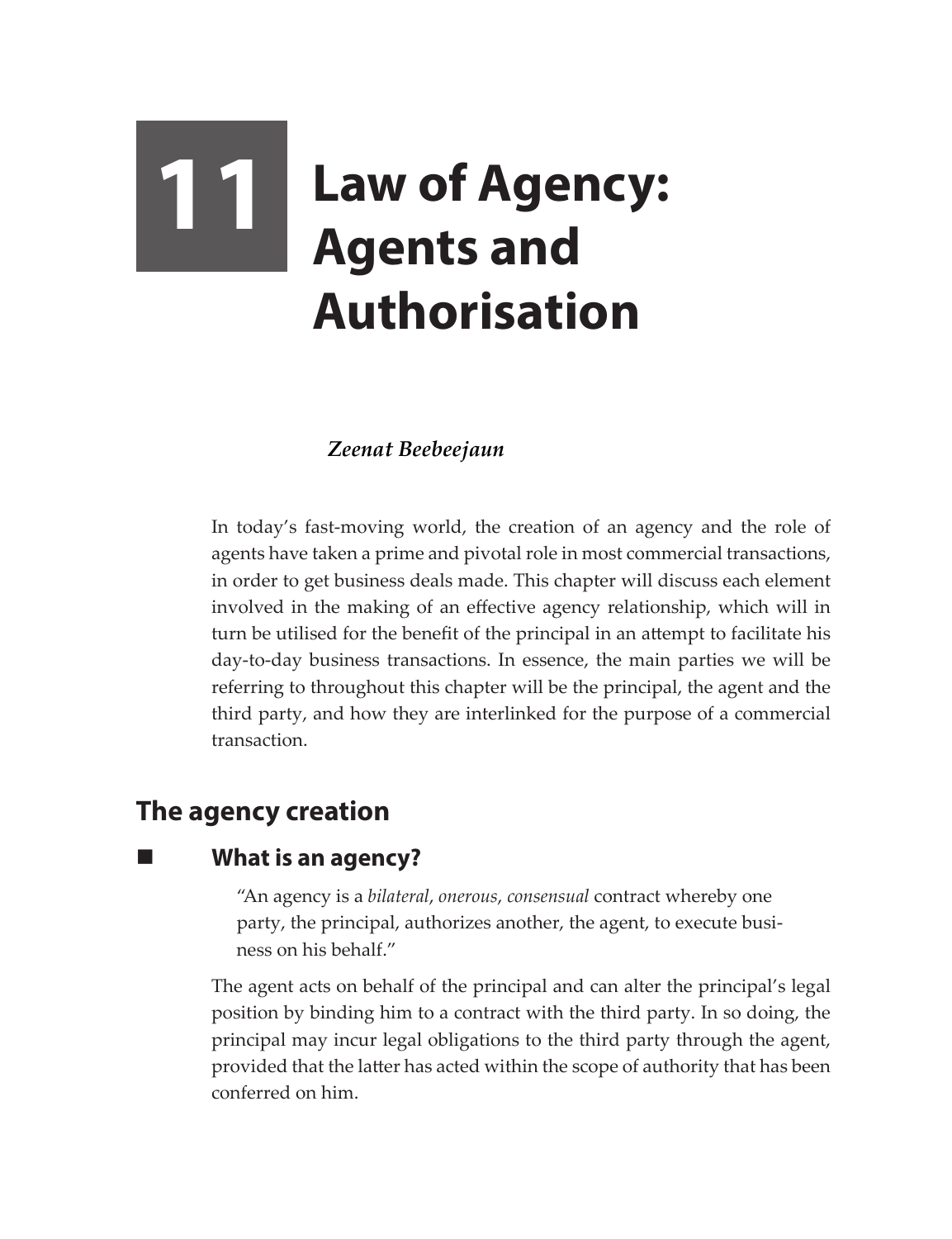The three parties to an agency are therefore:

- **1 The principal**  contractually bound to the third party for the purpose of the commercial transaction and contractually bound to the agent for the purpose of the agency agreement.
- **2 The agent** contractually bound to the principal and acts on behalf of the principal for the purpose of the commercial transaction.
- **3 The third party** contractually bound to the principal for the purpose of the commercial transaction.

The agency relationship looks like this: two contracts and three parties



**Note:** Mandate is similar though not identical to agency, the main difference being that mandate is gratuitous, whereas an agent is normally paid.

Agency is widely used in business and examples include auction houses, stockbrokers, ship's captains, directors and employees of companies, solicitors, estate agents, and football and theatrical agents. Agents are much used in international business: a company in one country will often use an agent based in another to seek business for it in that country.

### **The agent**

"*….*he who acts through another, acts himself…" in Latin, *qui facit per alium, facit per se*

This maxim implies that when an agent transacts on behalf of a principal, it is as if the principal is acting himself.

 An agent shall be deemed as acting on behalf of a principal when the agent's actions bind the principal to the third party. However, an agency relationship does not arise when the agent is negotiating on his own behalf and in that event he would be eventually contractually bound to deliver to the third party in his own capacity. In that case there is no tripartite relationship.